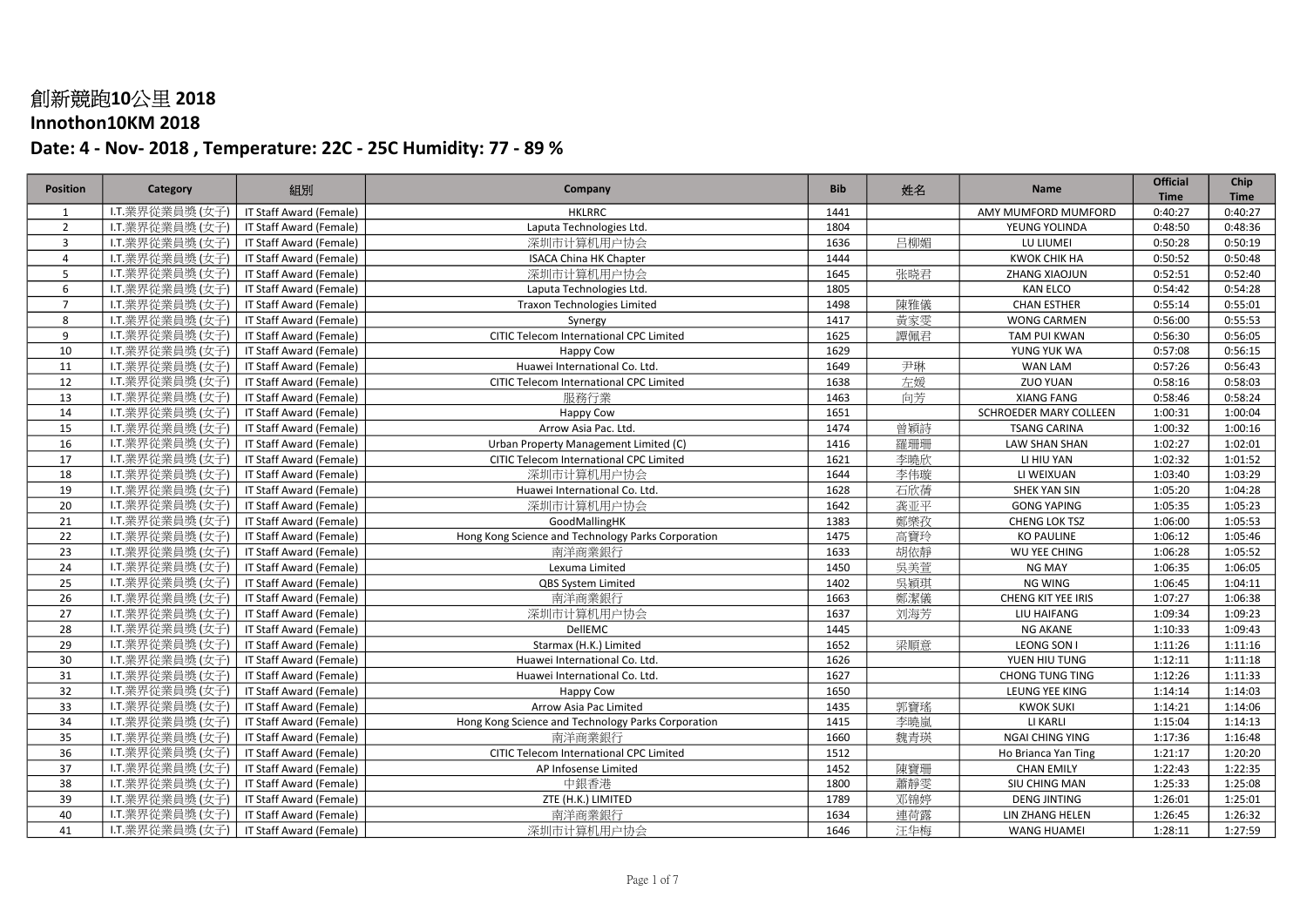### Innothon10KM 2018

| <b>Position</b> |                 |                         |                          | <b>Bib</b> | 姓名  | <b>Name</b>         | <b>Official</b> | Chip        |
|-----------------|-----------------|-------------------------|--------------------------|------------|-----|---------------------|-----------------|-------------|
|                 | Category        | 組別                      | Company                  |            |     |                     | <b>Time</b>     | <b>Time</b> |
| 42              | I.T.業界從業員獎(女子)  | IT Staff Award (Female) | Happy Cow                | 1655       |     | LO SUZ              | 1:29:54         | 1:29:43     |
| 43              | I.T.業界從業員獎 (女子) | IT Staff Award (Female) | Nvidia Singapore Pte Ltd | 1497       | 蘇詠紅 | SO HELEN            | 1:32:57         | 1:32:01     |
| 44              | LT.業界從業員獎(女子)│  | IT Staff Award (Female) | 中銀香港                     | 1809       | 蔡美雲 | CHOY MEI WAN        | 1:38:02         | 1:37:09     |
| 45              | I.T.業界從業員獎(女子)  | IT Staff Award (Female) | 香港創科發展協會                 | 1658       | 李煥明 | LEE WOON MING WENDY | 1:38:08         | 1:37:03     |
| <b>DNF</b>      | I.T.業界從業員獎(女子)  | IT Staff Award (Female) | 深圳市计算机用户协会               | 1654       | 林乐娜 | LIN LENA            |                 |             |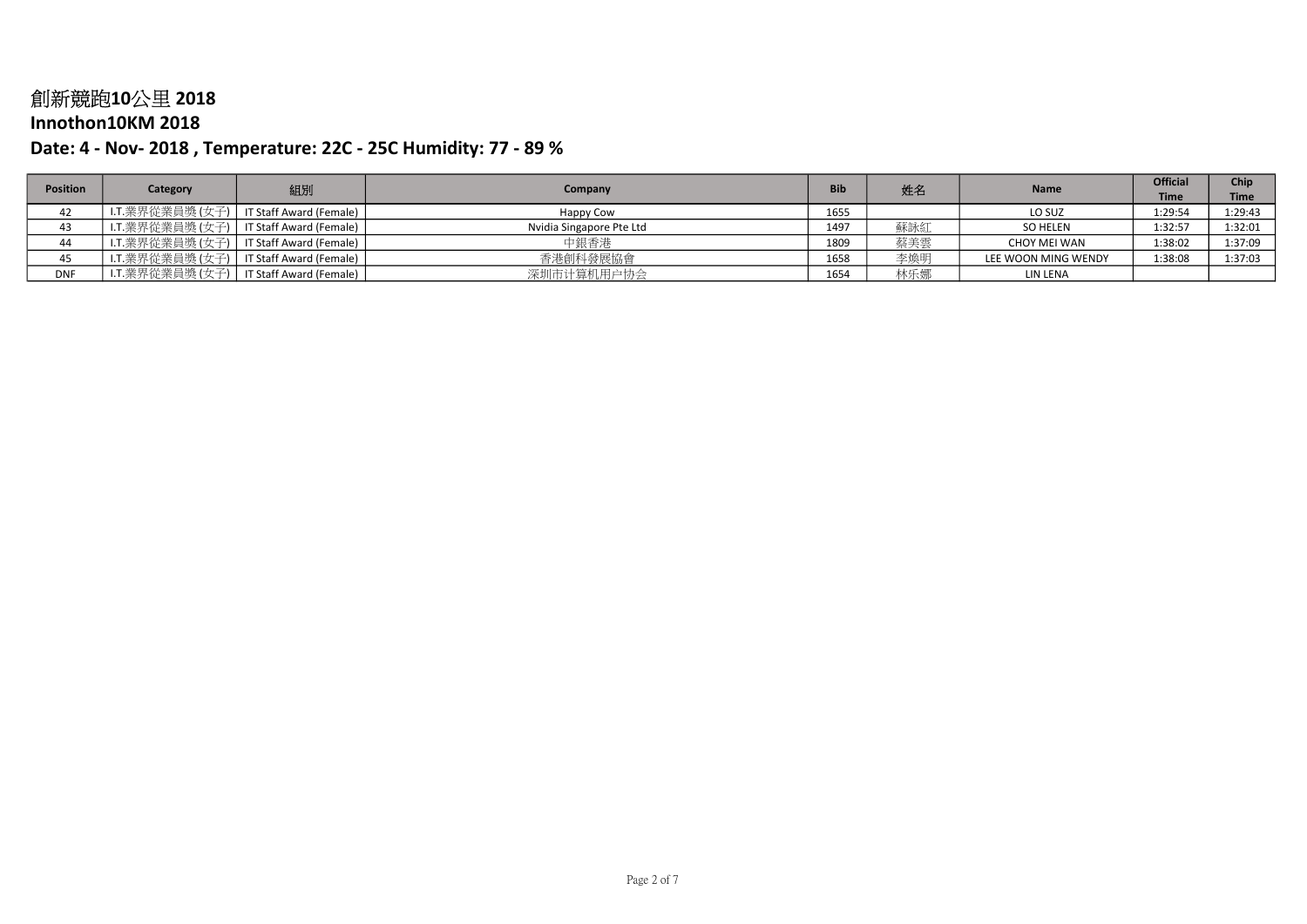## Innothon10KM 2018

| <b>Position</b> | Category        | 組別                           | Company                                                                     | <b>Bib</b> | 姓名  | <b>Name</b>             | <b>Official</b><br><b>Time</b> | Chip<br><b>Time</b> |
|-----------------|-----------------|------------------------------|-----------------------------------------------------------------------------|------------|-----|-------------------------|--------------------------------|---------------------|
| 1               | I.T.業界從業員獎(男子)  | IT Staff Award (Male)        | 深圳市计算机用户协会                                                                  | 1580       | 杨宏  | YANG HONG               | 0:38:25                        | 0:38:16             |
| $\overline{2}$  | I.T.業界從業員獎(男子)  | IT Staff Award (Male)        | OneAsia Network Limited 亜洲脈絡                                                | 1054       |     | HUI MAN LOK CHASE       | 0:40:10                        | 0:40:07             |
| $\overline{3}$  | I.T.業界從業員獎(男子)  | <b>IT Staff Award (Male)</b> | EBAM                                                                        | 1068       | 郭偉建 | <b>KWOK WAI KIN</b>     | 0:40:22                        | 0:40:20             |
| $\overline{4}$  | I.T.業界從業員獎(男子)  | IT Staff Award (Male)        | Nano and Advanced Materials Institute Limited                               | 1150       | 余智恒 | YU CHI HANG             | 0:41:40                        | 0:41:38             |
| 5               | I.T.業界從業員獎 (男子) | IT Staff Award (Male)        | Hong Kong Applied Science and Technology Research Institute Company Limited | 1262       | 黃穎德 | WONG WING TAK           | 0:42:23                        | 0:42:21             |
| 6               | I.T.業界從業員獎(男子)  | IT Staff Award (Male)        | <b>ASTRI</b>                                                                | 1197       | 焦玉中 | JIAO YUZHONG            | 0:43:25                        | 0:43:23             |
| $\overline{7}$  | I.T.業界從業員獎(男子)  | IT Staff Award (Male)        | Huawei International Co. Ltd.                                               | 1519       | 許罡瑋 | <b>HUI KONG WAI</b>     | 0:44:16                        | 0:44:07             |
| 8               | I.T.業界從業員獎(男子)  | IT Staff Award (Male)        | 中銀香港                                                                        | 1770       | 葉承恩 | YIP SHING YAN           | 0:44:18                        | 0:43:55             |
| 9               | I.T.業界從業員獎(男子)  | IT Staff Award (Male)        | <b>ISACA China HK Chapter</b>                                               | 1233       |     | <b>TANG WILSON</b>      | 0:44:22                        | 0:44:22             |
| 10              | I.T.業界從業員獎(男子)  | IT Staff Award (Male)        | <b>HK Baptish Hospital</b>                                                  | 1293       | 劉國偉 | LAU KWOK WAI            | 0:44:51                        | 0:44:44             |
| 11              | I.T.業界從業員獎(男子)  | IT Staff Award (Male)        | <b>HPE</b>                                                                  | 1714       |     | HO LUK SANG LAMSON      | 0:45:02                        | 0:45:02             |
| 12              | I.T.業界從業員獎(男子)  | IT Staff Award (Male)        | <b>HKSAR</b>                                                                | 1175       | 陳樂  | <b>CHAN LOK</b>         | 0:45:07                        | 0:45:04             |
| 13              | I.T.業界從業員獎(男子)  | IT Staff Award (Male)        | China Unicom Global Limited                                                 | 1689       | 麥恩賜 | <b>MAK YAN CHI</b>      | 0:45:47                        | 0:45:03             |
| 14              | I.T.業界從業員獎(男子)  | IT Staff Award (Male)        | CITIC Telecom International CPC Limited                                     | 1564       | 于亮  | <b>YU LIANG</b>         | 0:46:08                        | 0:45:36             |
| 15              | I.T.業界從業員獎(男子)  | IT Staff Award (Male)        | Huawei International Co. Ltd.                                               | 1532       | 嚴鋒  | YAN TONY                | 0:46:22                        | 0:45:40             |
| 16              | I.T.業界從業員獎(男子)  | IT Staff Award (Male)        | 中銀香港                                                                        | 1740       | 吳志輝 | NG CHI FAI WILL         | 0:46:41                        | 0:46:17             |
| 17              | I.T.業界從業員獎(男子)  | IT Staff Award (Male)        | <b>ISACA China HK Chapter</b>                                               | 1179       |     | HO CHUN HONG            | 0:47:00                        | 0:46:55             |
| 18              | I.T.業界從業員獎(男子)  | IT Staff Award (Male)        | Arrow Asia Pac Limited                                                      | 1259       | 李啟東 | LEE LEO                 | 0:47:40                        | 0:47:26             |
| 19              | I.T.業界從業員獎 (男子) | IT Staff Award (Male)        | 中銀香港                                                                        | 1741       | 張其隆 | CHEUNG KI LUNG          | 0:47:48                        | 0:47:23             |
| 20              | I.T.業界從業員獎(男子)  | IT Staff Award (Male)        | Laputa Technologies Ltd                                                     | 1525       |     | HUNG SZE YU             | 0:48:02                        | 0:47:59             |
| 21              | I.T.業界從業員獎(男子)  | IT Staff Award (Male)        | Happy Cow                                                                   | 1534       |     | LEE KWOK MAN            | 0:48:37                        | 0:47:42             |
| 22              | I.T.業界從業員獎(男子)  | IT Staff Award (Male)        | RoadShow Media Limited                                                      | 1555       |     | <b>SUNG KA YEUNG</b>    | 0:48:44                        | 0:48:32             |
| 23              | I.T.業界從業員獎(男子)  | IT Staff Award (Male)        | Laputa Technologies Ltd.                                                    | 1775       |     | <b>CHEUNG MORRISSEY</b> | 0:49:20                        | 0:49:08             |
| 24              | I.T.業界從業員獎(男子)  | IT Staff Award (Male)        | Amorepacific HK                                                             | 1726       |     | <b>CHUNG KWOK WAI</b>   | 0:49:27                        | 0:48:51             |
| 25              | I.T.業界從業員獎(男子)  | IT Staff Award (Male)        | <b>Precision Robotics Limited</b>                                           | 1261       | 林暾  | <b>LAM KENRIC</b>       | 0:49:27                        | 0:48:39             |
| 26              | I.T.業界從業員獎(男子)  | IT Staff Award (Male)        | Laputa Technologies Ltd.                                                    | 1599       |     | YUEN CHUNG HO           | 0:49:44                        | 0:49:28             |
| 27              | I.T.業界從業員獎(男子)  | IT Staff Award (Male)        | Makersign Limited                                                           | 1193       | 梁韜  | LEONG TOU               | 0:49:53                        | 0:49:44             |
| 28              | I.T.業界從業員獎(男子)  | IT Staff Award (Male)        | TUV SUD Hong Kong Limited                                                   | 1198       | 曾子良 | TSANG TSZ LEUNG         | 0:49:55                        | 0:49:35             |
| 29              | I.T.業界從業員獎(男子)  | IT Staff Award (Male)        | 深圳市计算机用户协会                                                                  | 1561       | 王二焦 | <b>WANG ERJIAO</b>      | 0:50:04                        | 0:49:53             |
| 30              | I.T.業界從業員獎(男子)  | IT Staff Award (Male)        | 深圳市计算机用户协会                                                                  | 1579       | 施成杰 | SHI CHENGJIE            | 0:50:14                        | 0:50:06             |
| 31              | I.T.業界從業員獎(男子)  | IT Staff Award (Male)        | 靈糧小學-資訊科技技術員                                                                | 1694       | 董展達 | TUNG CHIN TAI           | 0:50:43                        | 0:50:25             |
| 32              | I.T.業界從業員獎(男子)  | IT Staff Award (Male)        | <b>EDPS</b>                                                                 | 1112       |     | SIU CHUNG MAN           | 0:50:44                        | 0:40:15             |
| 33              | I.T.業界從業員獎(男子)  | IT Staff Award (Male)        | Microsoft Datacenter Holdings HK Ltd.                                       | 1559       | 李浩鏘 | LI JOHN                 | 0:50:45                        | 0:50:41             |
| 34              | I.T.業界從業員獎(男子)  | IT Staff Award (Male)        | Laputa Technologies Ltd.                                                    | 1601       |     | <b>CHANG MING YUEN</b>  | 0:50:51                        | 0:50:34             |
| 35              | I.T.業界從業員獎(男子)  | IT Staff Award (Male)        | 中銀香港                                                                        | 1720       | 嚴嘉熙 | YIM KA HAY HARRY        | 0:50:56                        | 0:50:32             |
| 36              | I.T.業界從業員獎(男子)  | IT Staff Award (Male)        | Huawei International Co. Ltd.                                               | 1550       | 郭韦杰 | <b>KWOK WAI KIT</b>     | 0:51:12                        | 0:50:31             |
| 37              | I.T.業界從業員獎(男子)  | IT Staff Award (Male)        | <b>ISACA China HK Chapter</b>                                               | 1331       |     | <b>CHRISTOFIS IAN</b>   | 0:51:15                        | 0:50:54             |
| 38              | I.T.業界從業員獎(男子)  | IT Staff Award (Male)        | Ringus Solution Enterprise Limited                                          | 1155       | 吳嘉偉 | NG KA WAI KELVIN        | 0:51:27                        | 0:50:50             |
| 39              | I.T.業界從業員獎(男子)  | IT Staff Award (Male)        | Amorepacific HK                                                             | 1744       |     | FOO KWAI YUEN           | 0:51:34                        | 0:50:59             |
| 40              | I.T.業界從業員獎(男子)  | IT Staff Award (Male)        | 深圳市计算机用户协会                                                                  | 1562       | 朱振秀 | ZHU ZHENXIU             | 0:51:48                        | 0:51:39             |
| 41              | I.T.業界從業員獎(男子)  | IT Staff Award (Male)        | 南洋商業銀行                                                                      | 1597       | 陳永南 | CHAN WING NAM           | 0:52:47                        | 0:52:40             |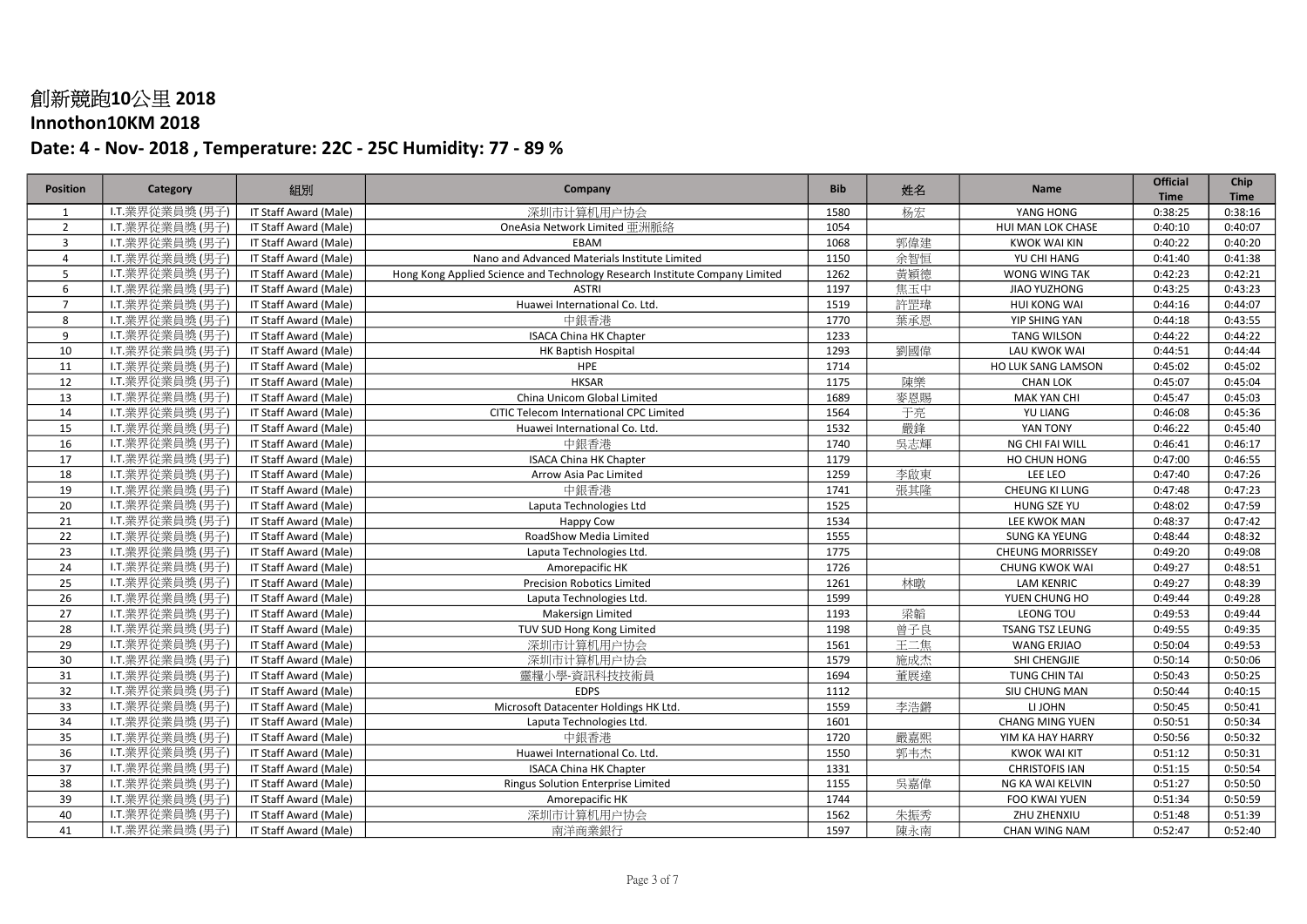## Innothon10KM 2018

| <b>Position</b> | Category        | 組別                           | Company                                                                     | <b>Bib</b> | 姓名       | <b>Name</b>           | <b>Official</b><br><b>Time</b> | Chip<br><b>Time</b> |
|-----------------|-----------------|------------------------------|-----------------------------------------------------------------------------|------------|----------|-----------------------|--------------------------------|---------------------|
| 42              | I.T.業界從業員獎(男子)  | IT Staff Award (Male)        | Laputa Technologies Ltd.                                                    | 1613       |          | <b>LAU SAMMY</b>      | 0:52:54                        | 0:52:38             |
| 43              | I.T.業界從業員獎(男子)  | IT Staff Award (Male)        | Arrow Asia Pac Limited                                                      | 1194       | 梁志康      | LEUNG ELVIS           | 0:52:55                        | 0:52:41             |
| 44              | I.T.業界從業員獎(男子)  | IT Staff Award (Male)        | 中銀香港                                                                        | 1759       | 衞智豐      | WAI CHI FUNG TOMMY    | 0:53:14                        | 0:52:48             |
| 45              | I.T.業界從業員獎(男子)  | IT Staff Award (Male)        | beNovelty Limited                                                           | 1256       | 鄭威信      | <b>CHENG WILSON</b>   | 0:53:19                        | 0:53:07             |
| 46              | I.T.業界從業員獎(男子)  | IT Staff Award (Male)        | Lexuma Limited                                                              | 1146       | 葉嘉俊      | <b>IP KELVIN</b>      | 0:53:43                        | 0:53:13             |
| 47              | I.T.業界從業員獎(男子)  | IT Staff Award (Male)        | 中銀香港                                                                        | 1739       | 施文妙      | SHIH MAN MIU          | 0:53:55                        | 0:53:29             |
| 48              | I.T.業界從業員獎(男子)  | IT Staff Award (Male)        | Laputa Technologies Ltd.                                                    | 1603       |          | <b>CHAN EDDIE</b>     | 0:53:57                        | 0:53:40             |
| 49              | I.T.業界從業員獎(男子)  | IT Staff Award (Male)        | Nano and Advanced Materials Institute Limited                               | 1202       | 李慶榮      | LI KIM                | 0:54:03                        | 0:53:44             |
| 50              | I.T.業界從業員獎(男子)  | IT Staff Award (Male)        | HPE                                                                         | 1725       | 鄭榮佳      | <b>CHENG WING KAI</b> | 0:54:04                        | 0:54:00             |
| 51              | I.T.業界從業員獎(男子)  | IT Staff Award (Male)        | DellEMC HK                                                                  | 1235       | 何浩瀚      | HO HO HON             | 0:54:05                        | 0:53:16             |
| 52              | I.T.業界從業員獎(男子)  | IT Staff Award (Male)        | Microware                                                                   | 1774       |          | AU MAN WAH            | 0:54:23                        | 0:53:53             |
| 53              | I.T.業界從業員獎 (男子) | IT Staff Award (Male)        | 中銀香港                                                                        | 1756       | 沈覺平      | SHUM KWOK PING        | 0:54:44                        | 0:54:34             |
| 54              | I.T.業界從業員獎(男子)  | IT Staff Award (Male)        | <b>Innovix Distribution</b>                                                 | 1747       |          | <b>FOO DENNIS</b>     | 0:54:47                        | 0:54:13             |
| 55              | I.T.業界從業員獎(男子)  | IT Staff Award (Male)        | Tech-Trans Telecom (China) Limited                                          | 1214       | Mo Chuen | CHAN MO CHUEN         | 0:54:55                        | 0:54:21             |
| 56              | I.T.業界從業員獎(男子)  | IT Staff Award (Male)        | Government Laboratory, HKSAR                                                | 1192       | 陳坤桂      | <b>CHAN KWAN KWAI</b> | 0:55:11                        | 0:53:54             |
| 57              | I.T.業界從業員獎(男子)  | IT Staff Award (Male)        | H <sub>3</sub> C                                                            | 1552       | 譚浩生      | TAM HO SANG           | 0:55:12                        | 0:54:12             |
| 58              | I.T.業界從業員獎(男子)  | IT Staff Award (Male)        | Hong Kong Applied Science and Technology Research Institute Company Limited | 1196       | 温鎮波      | WAN CHUN PO           | 0:55:13                        | 0:54:54             |
| 59              | I.T.業界從業員獎(男子)  | <b>IT Staff Award (Male)</b> | 南洋商業銀行                                                                      | 1508       | 李火文      | LI FO MAN             | 0:55:16                        | 0:54:39             |
| 60              | I.T.業界從業員獎(男子)  | IT Staff Award (Male)        | Laputa Technologies Limited                                                 | 1535       | 林梓鴻      | <b>LAM VICTOR</b>     | 0:55:19                        | 0:55:04             |
| 61              | I.T.業界從業員獎(男子)  | IT Staff Award (Male)        | 中銀香港                                                                        | 1757       | 鍾兆基      | CHUNG SIU KEI KELVIN  | 0:55:21                        | 0:55:11             |
| 62              | I.T.業界從業員獎(男子)  | IT Staff Award (Male)        | <b>IBM</b>                                                                  | 1173       |          | LEUNG ARIO HOK YAN    | 0:55:31                        | 0:54:57             |
| 63              | I.T.業界從業員獎(男子)  | IT Staff Award (Male)        | Microsoft Hong Kong Limited                                                 | 1544       | 劉耀麒      | LAU YIU KI            | 0:55:34                        | 0:55:25             |
| 64              | I.T.業界從業員獎(男子)  | IT Staff Award (Male)        | 南洋商業銀行                                                                      | 1616       | 梁家俊      | LEUNG KA CHUN         | 0:55:36                        | 0:55:07             |
| 65              | I.T.業界從業員獎(男子)  | IT Staff Award (Male)        | ladvantage                                                                  | 1591       |          | CHIU LUN HANG         | 0:55:41                        | 0:55:25             |
| 66              | I.T.業界從業員獎(男子)  | IT Staff Award (Male)        | Nano and Advanced Materials Institute Limited                               | 1255       | 鄭智輝      | <b>CHENG ANTHONY</b>  | 0:55:43                        | 0:55:23             |
| 67              | I.T.業界從業員獎(男子)  | IT Staff Award (Male)        | H <sub>3</sub> C                                                            | 1533       | 胡如謙      | WU YU HIM             | 0:56:17                        | 0:55:17             |
| 68              | I.T.業界從業員獎(男子)  | IT Staff Award (Male)        | NIROTECH LIMITED                                                            | 1610       | 楊作豪      | YEUNG CHOK HO, KENNY  | 0:56:18                        | 0:56:03             |
| 69              | I.T.業界從業員獎(男子)  | IT Staff Award (Male)        | Ingram Micro (China) Ltd.                                                   | 1679       | 傅凱揚      | FU HOI YEUNG          | 0:56:29                        | 0:56:06             |
| 70              | I.T.業界從業員獎(男子)  | IT Staff Award (Male)        | 南洋商業銀行                                                                      | 1617       | 姚偉堅      | YIU WAI KIN           | 0:56:37                        | 0:56:08             |
| 71              | I.T.業界從業員獎(男子)  | IT Staff Award (Male)        | Fuji Xerox (HK) Limited                                                     | 1614       |          | YING EDMUND           | 0:56:40                        | 0:56:18             |
| 72              | I.T.業界從業員獎(男子)  | IT Staff Award (Male)        | <b>Hewlett Packard Enterprise</b>                                           | 1743       | 麥志泉      | <b>MAK CALVIN</b>     | 0:56:45                        | 0:56:19             |
| 73              | I.T.業界從業員獎(男子)  | IT Staff Award (Male)        | Johnson Electric International Limited                                      | 1297       | 廖敬禮      | LIU JEFFREY           | 0:56:46                        | 0:56:15             |
| 74              | I.T.業界從業員獎(男子)  | IT Staff Award (Male)        | iAdvantage                                                                  | 1556       |          | <b>CHENG HON KI</b>   | 0:56:56                        | 0:56:41             |
| 75              | I.T.業界從業員獎(男子)  | IT Staff Award (Male)        | Hong Kong Science and Technology Parks Corporation                          | 1295       | 劉慶文      | LAU DOMINIC           | 0:57:07                        | 0:57:01             |
| 76              | I.T.業界從業員獎(男子)  | IT Staff Award (Male)        | H <sub>3</sub> C                                                            | 1571       | 陳國健      | <b>CHAN KWOK KIN</b>  | 0:57:33                        | 0:56:32             |
| 77              | I.T.業界從業員獎(男子)  | IT Staff Award (Male)        | China Unicom Global Limited                                                 | 1750       | 朱永賢      | CHU WING YIN          | 0:57:38                        | 0:56:52             |
| 78              | I.T.業界從業員獎(男子)  | IT Staff Award (Male)        | 南洋商業銀行                                                                      | 1511       | 黃健富      | WONG KIN FU           | 0:57:52                        | 0:57:24             |
| 79              | I.T.業界從業員獎(男子)  | IT Staff Award (Male)        | CITIC Telecom International CPC Limited                                     | 1503       | 巫嘉耀      | MO KA YIU             | 0:58:04                        | 0:57:24             |
| 80              | I.T.業界從業員獎(男子)  | IT Staff Award (Male)        | Hong Kong Applied Science and Technology Research Institute Company Limited | 1100       | 宋旻璟      | <b>SUNG MAN KING</b>  | 0:58:12                        | 0:58:08             |
| 81              | I.T.業界從業員獎(男子)  | IT Staff Award (Male)        | Laputa Technologies Ltd.                                                    | 1602       |          | <b>CHAN KEITH</b>     | 0:58:16                        | 0:58:00             |
| 82              | I.T.業界從業員獎(男子)  | IT Staff Award (Male)        | 中銀香港                                                                        | 1742       | 關緯林      | <b>KWAN WAI LAM</b>   | 0:58:48                        | 0:57:59             |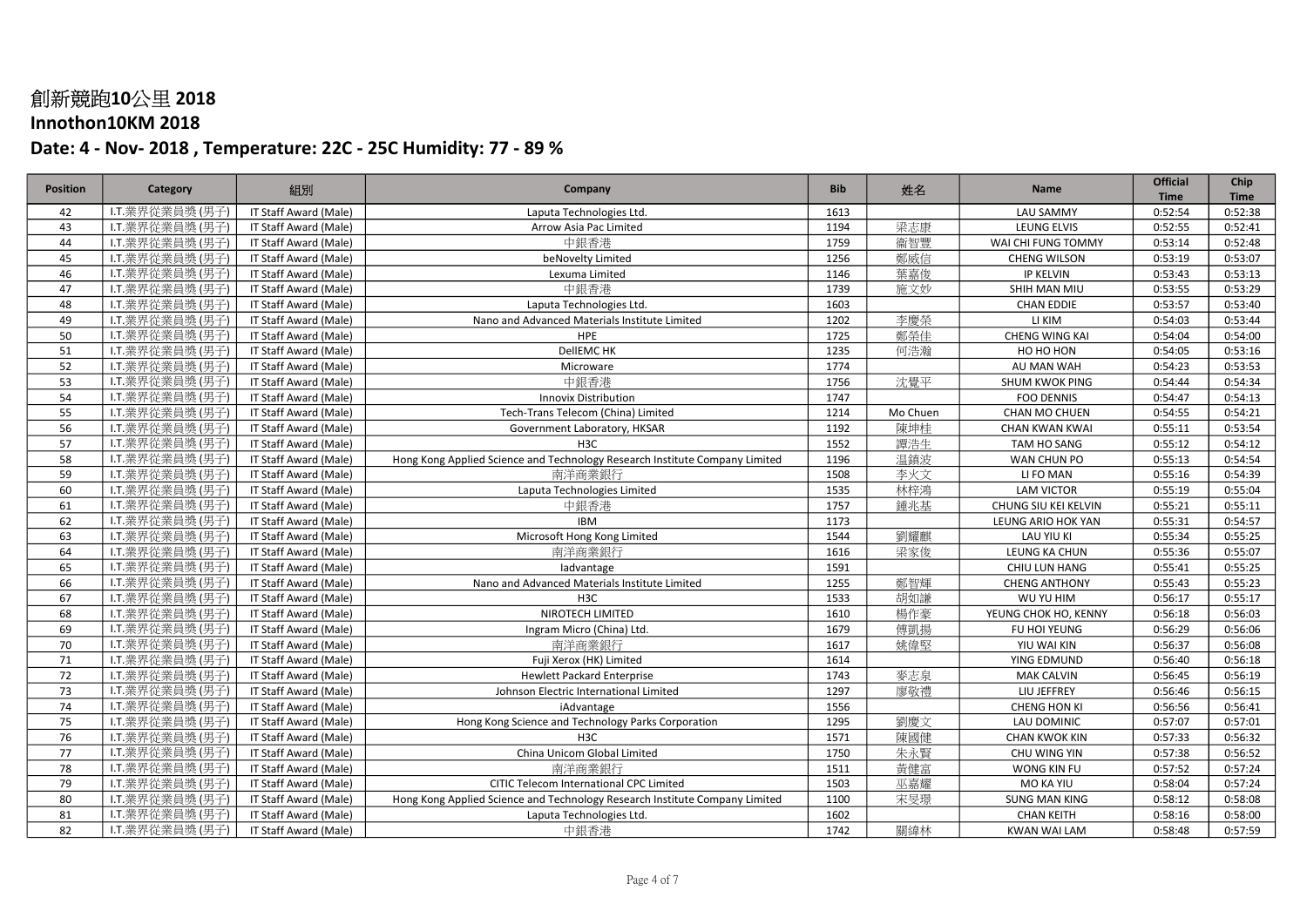## Innothon10KM 2018

| <b>Position</b> | Category        | 組別                    | Company                                                                     | <b>Bib</b> | 姓名  | <b>Name</b>                  | Official<br><b>Time</b> | Chip<br><b>Time</b> |
|-----------------|-----------------|-----------------------|-----------------------------------------------------------------------------|------------|-----|------------------------------|-------------------------|---------------------|
| 83              | I.T.業界從業員獎(男子)  | IT Staff Award (Male) | Tech-Trans Telecom (China) Ltd                                              | 1170       | 馮楚漢 | FUNG CHO HON                 | 0:58:56                 | 0:58:22             |
| 84              | I.T.業界從業員獎(男子)  | IT Staff Award (Male) | Cathay Pacific Airways Ltd                                                  | 1282       | 陳漢棋 | <b>CHAN HON KAY</b>          | 0:59:07                 | 0:58:55             |
| 85              | I.T.業界從業員獎(男子)  | IT Staff Award (Male) | <b>UCP International Company Limited</b>                                    | 1709       | 車家棟 | <b>CHER KA TUNG</b>          | 0:59:10                 | 0:58:35             |
| 86              | I.T.業界從業員獎(男子)  | IT Staff Award (Male) | <b>HKITDA</b>                                                               | 1125       | 陳穎豪 | CHAN WING HO                 | 0:59:23                 | 0:59:00             |
| 87              | I.T.業界從業員獎 (男子) | IT Staff Award (Male) | Tahoe                                                                       | 1773       |     | <b>CHOW STEPHEN</b>          | 0:59:36                 | 0:59:05             |
| 88              | L.T.業界從業員獎 (男子) | IT Staff Award (Male) | 中銀香港                                                                        | 1760       | 羅家文 | LAW KA MAN                   | 0:59:51                 | 0:59:25             |
| 89              | I.T.業界從業員獎(男子)  | IT Staff Award (Male) | ZTE (H.K.) LTD                                                              | 1716       | 牟林  | MU LIN                       | 0:59:53                 | 0:58:58             |
| 90              | I.T.業界從業員獎(男子)  | IT Staff Award (Male) | <b>BCS (Hong Kong Section)</b>                                              | 1721       | 梁建勳 | <b>LEUNG KIN FAN HERBERT</b> | 1:00:27                 | 0:59:42             |
| 91              | I.T.業界從業員獎(男子)  | IT Staff Award (Male) | Laputa Technologies Ltd.                                                    | 1776       |     | LEUNG GARY                   | 1:00:30                 | 1:00:17             |
| 92              | I.T.業界從業員獎(男子)  | IT Staff Award (Male) | Laputa Technologies Ltd.                                                    | 1765       |     | <b>CHAN HON WAH</b>          | 1:00:30                 | 1:00:17             |
| 93              | I.T.業界從業員獎(男子)  | IT Staff Award (Male) | Huawei International Co. Ltd.                                               | 1565       | 夏建国 | <b>XIA PAUL</b>              | 1:00:41                 | 1:00:03             |
| 94              | I.T.業界從業員獎(男子)  | IT Staff Award (Male) | Canon Electronic Business Machines Co. Ltd.                                 | 1210       | 梁志達 | LEUNG CHI TAT                | 1:00:45                 | 1:00:37             |
| 95              | I.T.業界從業員獎(男子)  | IT Staff Award (Male) | Huawei International Co. Ltd.                                               | 1551       | 王静涛 | WANG JING TAO                | 1:00:51                 | 1:00:10             |
| 96              | I.T.業界從業員獎(男子)  | IT Staff Award (Male) | <b>BOC</b>                                                                  | 1820       | 莫李熊 | 莫李熊                          | 1:00:57                 | 1:00:26             |
| 97              | I.T.業界從業員獎(男子)  | IT Staff Award (Male) | H <sub>3</sub> C                                                            | 1570       | 易顯光 | YIK KENNETH HIN KWONG        | 1:01:11                 | 1:00:12             |
| 98              | I.T.業界從業員獎(男子)  | IT Staff Award (Male) | 南洋商業銀行                                                                      | 1527       | 梁斯雋 | LEUNG SZE CHUN               | 1:01:24                 | 1:00:47             |
| 99              | I.T.業界從業員獎(男子)  | IT Staff Award (Male) | ZTE (H.K.) LIMITED                                                          | 1712       | 黄礼声 | <b>HUANG LISHENG</b>         | 1:01:34                 | 1:01:34             |
| 100             | I.T.業界從業員獎(男子)  | IT Staff Award (Male) | <b>SUNeVision Holdings Ltd</b>                                              | 1592       | 李浩階 | LI HO KAI                    | 1:01:36                 | 1:01:16             |
| 101             | I.T.業界從業員獎(男子)  | IT Staff Award (Male) | CITIC Telecom International CPC Limited                                     | 1541       | 樊展滔 | <b>FAN ISAIAH</b>            | 1:02:05                 | 1:01:18             |
| 102             | I.T.業界從業員獎(男子)  | IT Staff Award (Male) | Hong Kong Science and Technology Parks Corporation                          | 1061       | 楊偉樑 | YEUNG WAI LEUNG              | 1:02:07                 | 1:01:41             |
| 103             | I.T.業界從業員獎(男子)  | IT Staff Award (Male) | ZTE (H.K.) Ltd                                                              | 1222       |     | <b>LEE KENT</b>              | 1:02:20                 | 1:01:12             |
| 104             | I.T.業界從業員獎(男子)  | IT Staff Award (Male) | 深圳市计算机用户协会                                                                  | 1563       | 施成挺 | SHI CHENGTING                | 1:02:23                 | 1:02:14             |
| 105             | I.T.業界從業員獎(男子)  | IT Staff Award (Male) | Hong Kong Science and Technology Parks Corporation                          | 1300       | 張嘉耘 | <b>CHEUNG KEN</b>            | 1:02:30                 | 1:01:21             |
| 106             | I.T.業界從業員獎(男子)  | IT Staff Award (Male) | Huawei International Co. Ltd.                                               | 1517       | 俞若壑 | YU YEUK KOK                  | 1:02:43                 | 1:02:00             |
| 107             | I.T.業界從業員獎(男子)  | IT Staff Award (Male) | Hong Kong Science and Technology Parks Corporation                          | 1298       | 劉順軒 | LAU SHUN HIN                 | 1:03:07                 | 1:02:43             |
| 108             | I.T.業界從業員獎(男子)  | IT Staff Award (Male) | Huawei International Co. Ltd.                                               | 1530       |     | LEUNG HING CHEUNG            | 1:03:07                 | 1:02:25             |
| 109             | I.T.業界從業員獎(男子)  | IT Staff Award (Male) | Johnson Electric International Limited                                      | 1367       | 張榮光 | <b>CHEUNG NEWTON</b>         | 1:03:21                 | 1:03:17             |
| 110             | I.T.業界從業員獎(男子)  | IT Staff Award (Male) | 南洋商業銀行                                                                      | 1510       | 鄒善騏 | <b>CHOW SIN KI</b>           | 1:03:47                 | 1:03:10             |
| 111             | I.T.業界從業員獎(男子)  | IT Staff Award (Male) | <b>Innovix Distribution</b>                                                 | 1748       |     | <b>CHUI JEFFREY</b>          | 1:04:02                 | 1:03:29             |
| 112             | I.T.業界從業員獎(男子)  | IT Staff Award (Male) | TUV SUD Hong Kong Limited                                                   | 1199       | 黃德亮 | WONG SAMUEL                  | 1:04:20                 | 1:03:57             |
| 113             | I.T.業界從業員獎(男子)  | IT Staff Award (Male) | Ingram Micro (China) Ltd.                                                   | 1680       | 蔡俊傑 | <b>CHOY CHUN KIT</b>         | 1:04:25                 | 1:04:01             |
| 114             | I.T.業界從業員獎(男子)  | IT Staff Award (Male) | <b>SUNeVision Holdings Limited</b>                                          | 1590       |     | LAN KIN KEE, FRANCO          | 1:04:46                 | 1:04:31             |
| 115             | L.T.業界從業員獎 (男子) | IT Staff Award (Male) | Laputa Technologies Limited                                                 | 1691       | 林萬勝 | LAM MAN SING VINCENT         | 1:05:07                 | 1:04:52             |
| 116             | I.T.業界從業員獎(男子)  | IT Staff Award (Male) | 南洋商業銀行                                                                      | 1598       | 張深林 | CHEUNG SUM LAM               | 1:05:08                 | 1:04:26             |
| 117             | I.T.業界從業員獎(男子)  | IT Staff Award (Male) | Hong Kong Applied Science and Technology Research Institute Company Limited | 1203       | 關文偉 | <b>KWAN MAN WAI</b>          | 1:05:35                 | 1:04:34             |
| 118             | I.T.業界從業員獎(男子)  | IT Staff Award (Male) | Laputa Technologies Ltd.                                                    | 1600       |     | LEE DATON                    | 1:05:36                 | 1:05:18             |
| 119             | L.T.業界從業員獎 (男子) | IT Staff Award (Male) | Fossil                                                                      | 1670       |     | <b>SIN RONNIE</b>            | 1:05:42                 | 1:05:08             |
| 120             | I.T.業界從業員獎 (男子) | IT Staff Award (Male) | Huawei International Co. Ltd.                                               | 1531       | 胡志斌 | WU CHI PAN                   | 1:05:59                 | 1:04:50             |
| 121             | I.T.業界從業員獎(男子)  | IT Staff Award (Male) | HPE                                                                         | 1764       |     | <b>LEUNG KA FAI</b>          | 1:06:25                 | 1:05:53             |
| 122             | I.T.業界從業員獎(男子)  | IT Staff Award (Male) | SAS Institute Ltd                                                           | 1248       | 鄭振傑 | <b>CHENG CHUN KIT</b>        | 1:06:27                 | 1:06:09             |
| 123             | I.T.業界從業員獎 (男子) | IT Staff Award (Male) | <b>Innovix Distribution</b>                                                 | 1701       |     | <b>LAI JASON</b>             | 1:06:33                 | 1:05:59             |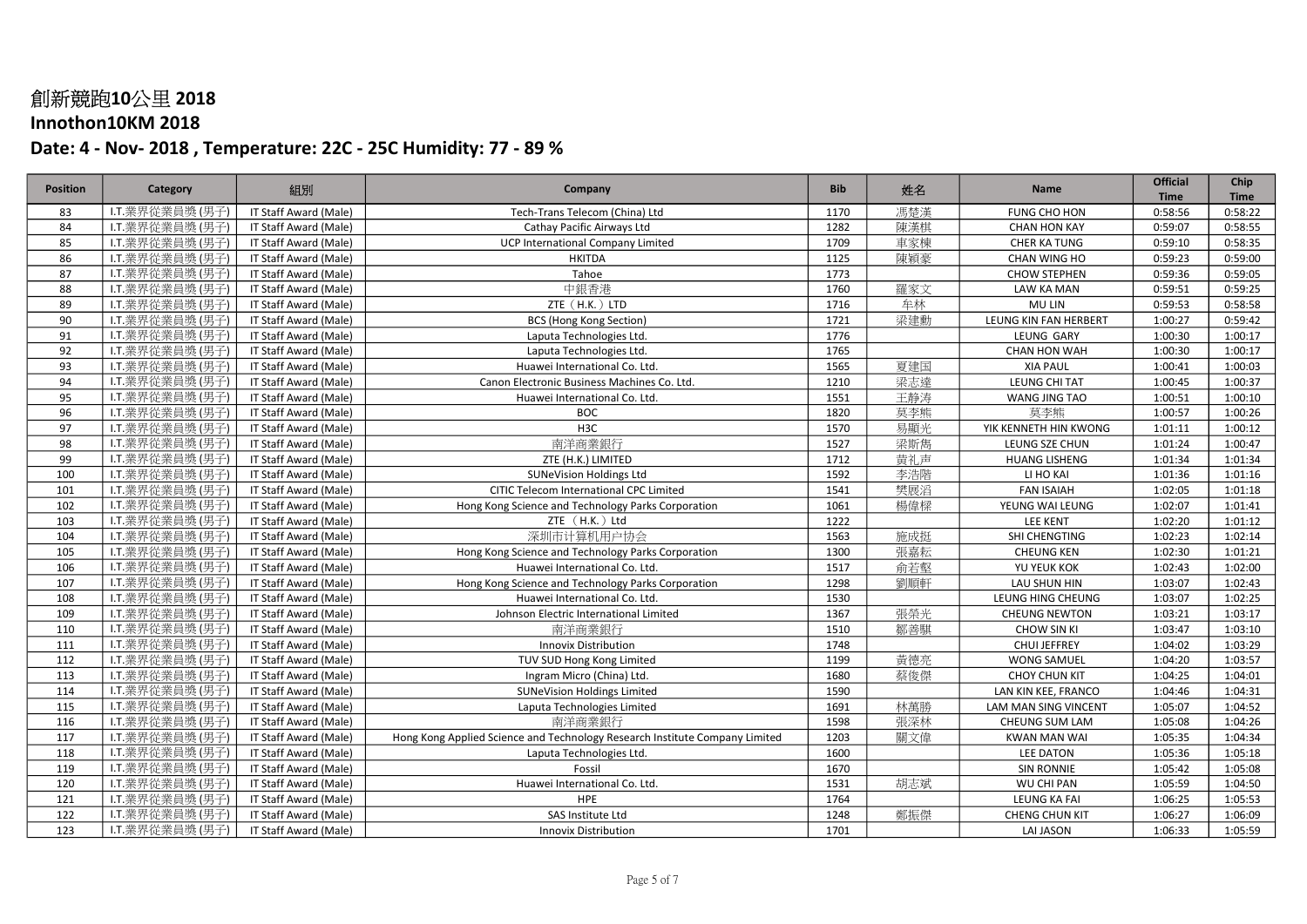## Innothon10KM 2018

| <b>Position</b> | Category        | 組別                    | Company                                            | <b>Bib</b> | 姓名             | <b>Name</b>                | <b>Official</b>        | Chip                   |
|-----------------|-----------------|-----------------------|----------------------------------------------------|------------|----------------|----------------------------|------------------------|------------------------|
| 124             | I.T.業界從業員獎(男子)  | IT Staff Award (Male) | 中銀香港                                               | 1738       | 楊漢明            | YEUNG HON MING             | <b>Time</b><br>1:06:48 | <b>Time</b><br>1:01:26 |
| 125             | I.T.業界從業員獎(男子)  | IT Staff Award (Male) | Satetech Systems Limited                           | 1169       | 葉仲豪            | YIP CHUNG HO               | 1:07:31                | 1:06:58                |
| 126             | I.T.業界從業員獎(男子)  | IT Staff Award (Male) | <b>OGCIO</b>                                       | 1523       | 陳子浚            | CHAN TZE CHUN              | 1:07:33                | 1:07:26                |
| 127             | I.T.業界從業員獎(男子)  | IT Staff Award (Male) | SenseTime Group Limited                            | 1060       | 苏鹏             | <b>SU PENG</b>             | 1:08:14                | 1:07:13                |
| 128             | I.T.業界從業員獎(男子)  | IT Staff Award (Male) | <b>HPE</b>                                         | 1713       | 李松鑫            | ANDREW LI CHUNG YAM        | 1:08:25                | 1:07:51                |
| 129             | L.T.業界從業員獎 (男子) | IT Staff Award (Male) | Fuji Xerox (HK) Limited                            | 1585       |                | LEE FREEMAN                |                        | 1:07:31                |
|                 |                 |                       |                                                    |            |                |                            | 1:08:25                | 1:08:33                |
| 130             | I.T.業界從業員獎(男子)  | IT Staff Award (Male) | 服務行業                                               | 1320       | 林秋棠            | LAM CHAUTONG               | 1:08:55                |                        |
| 131             | I.T.業界從業員獎(男子)  | IT Staff Award (Male) | <b>Ringus Solution</b>                             | 1108       | 施純鑫            | <b>SZE SHUN HING</b>       | 1:09:09                | 1:08:29                |
| 132             | I.T.業界從業員獎(男子)  | IT Staff Award (Male) | 中銀香港                                               | 1684       | 梁宇軒            | LEUNG YU HIN RAYMOND       | 1:09:18                | 1:08:42                |
| 133             | I.T.業界從業員獎 (男子) | IT Staff Award (Male) | 中銀香港                                               | 1719       | 鄧熙照            | TANG HEI CHIU              | 1:09:26                | 1:04:06                |
| 134             | I.T.業界從業員獎(男子)  | IT Staff Award (Male) | 中國聯通                                               | 1699       | 李荣             | LI RONG                    | 1:09:27                | 1:08:40                |
| 135             | L.T.業界從業員獎(男子)  | IT Staff Award (Male) | China Unicom Global Limited                        | 1749       | 王江             | <b>WANG JIANG</b>          | 1:09:28                | 1:08:41                |
| 136             | I.T.業界從業員獎(男子)  | IT Staff Award (Male) | 中銀香港                                               | 1718       | 李俊奇            | LI CHUN KI                 | 1:09:33                | 1:08:45                |
| 137             | I.T.業界從業員獎(男子)  | IT Staff Award (Male) | CITIC Telecom International CPC Limited            | 1581       | 王文山            | WONG MAN SHAN              | 1:09:35                | 1:09:02                |
| 138             | I.T.業界從業員獎(男子)  | IT Staff Award (Male) | 中銀香港                                               | 1769       | 林樹欣            | LAM SHU YAN, WILLIAM       | 1:09:52                | 1:09:08                |
| 139             | I.T.業界從業員獎(男子)  | IT Staff Award (Male) | ZTE(HK)                                            | 1070       | 方堃             | <b>FANG KUN</b>            | 1:10:28                | 1:09:33                |
| 140             | I.T.業界從業員獎(男子)  | IT Staff Award (Male) | N/A                                                | 1307       | 張錦志            | CHEUNG KAM CHI             | 1:10:37                | 1:10:06                |
| 141             | I.T.業界從業員獎(男子)  | IT Staff Award (Male) | <b>Ringus Solution Enterprise</b>                  | 1065       | kam hung young | KAM HUNG KAM HUNG          | 1:11:01                | 1:10:21                |
| 142             | I.T.業界從業員獎(男子)  | IT Staff Award (Male) | CITIC Telecom International CPC Limited            | 1548       | 潘立德            | POON LAP TAK               | 1:11:06                | 1:10:18                |
| 143             | I.T.業界從業員獎(男子)  | IT Staff Award (Male) | Huawei International Co. Ltd.                      | 1516       | 黃柏樂            | <b>WONG PAK LOK</b>        | 1:11:33                | 1:10:22                |
| 144             | I.T.業界從業員獎(男子)  | IT Staff Award (Male) | <b>ASTRI</b>                                       | 1072       | 何德藝            | <b>HO TAK NGAI</b>         | 1:13:28                | 1:13:19                |
| 145             | I.T.業界從業員獎(男子)  | IT Staff Award (Male) | China Unicom Global Limited                        | 1728       | 袁宗浩            | YUEN CHUNG HO              | 1:13:30                | 1:12:44                |
| 146             | I.T.業界從業員獎(男子)  | IT Staff Award (Male) | <b>HKITJC</b>                                      | 1700       | 許若凡            | <b>HUI YEUK FAN</b>        | 1:13:52                | 1:12:52                |
| 147             | I.T.業界從業員獎(男子)  | IT Staff Award (Male) | Huawei International Co. Ltd.                      | 1566       | 李永标            | LEE WING PIU               | 1:14:01                | 1:13:17                |
| 148             | I.T.業界從業員獎(男子)  | IT Staff Award (Male) | Huawei International Co. Ltd.                      | 1506       | 黃祖傑            | NG CHO KIT KYLE            | 1:14:02                | 1:13:18                |
| 149             | I.T.業界從業員獎(男子)  | IT Staff Award (Male) | 南洋商業銀行                                             | 1542       | 文健威            | <b>MAN KIN WAI</b>         | 1:14:13                | 1:13:34                |
| 150             | I.T.業界從業員獎(男子)  | IT Staff Award (Male) | 南洋商業銀行                                             | 1526       | 賴永成            | LAI WING SHING VINCENT     | 1:15:15                | 1:14:38                |
| 151             | I.T.業界從業員獎(男子)  | IT Staff Award (Male) | H <sub>3</sub> C                                   | 1569       | 林錦鵬            | <b>LAM KAM PANG</b>        | 1:15:26                | 1:14:25                |
| 152             | L.T.業界從業員獎 (男子) | IT Staff Award (Male) | <b>Tech Data</b>                                   | 1745       |                | WONG CHI YIN               | 1:15:45                | 1:15:12                |
| 153             | I.T.業界從業員獎(男子)  | IT Staff Award (Male) | Nikyang Enterprise Limited                         | 1099       | 李恩明            | LEE YAN MING               | 1:16:22                | 1:15:21                |
| 154             | I.T.業界從業員獎(男子)  | IT Staff Award (Male) | HPE                                                | 1763       |                | IP EUGENE                  | 1:17:09                | 1:16:37                |
| 155             | I.T.業界從業員獎(男子)  | IT Staff Award (Male) | Hong Kong Computer Society                         | 1588       | 伍悅良            | NG YUET LEUNG              | 1:17:32                | 1:17:16                |
| 156             | L.T.業界從業員獎 (男子) | IT Staff Award (Male) | Hong Kong Science and Technology Parks Corporation | 1348       | 黄家裕            | <b>WONG OSCAR</b>          | 1:17:42                | 1:17:18                |
| 157             | I.T.業界從業員獎(男子)  | IT Staff Award (Male) | Dell EMC                                           | 1234       | 麥劍豪            | MAK KIM HO                 | 1:19:48                | 1:18:57                |
| 158             | I.T.業界從業員獎(男子)  | IT Staff Award (Male) | <b>ASTRI</b>                                       | 1059       |                | PARTHIPAN HARI HARA SUDHAN | 1:20:33                | 1:08:02                |
| 159             | I.T.業界從業員獎(男子)  | IT Staff Award (Male) | CITIC Telecom International CPC Limited            | 1505       | 劉濰舟            | LAU WEI ZHOU               | 1:21:17                | 1:20:20                |
| 160             | L.T.業界從業員獎 (男子) | IT Staff Award (Male) | Johnson Electric                                   | 1302       |                | <b>BONORA VITTORIO</b>     | 1:21:26                | 1:20:27                |
| 161             | I.T.業界從業員獎(男子)  | IT Staff Award (Male) | Johnson Electric                                   | 1369       |                | <b>CIARLITTOA PASQUALE</b> | 1:21:26                | 1:20:27                |
| 162             | I.T.業界從業員獎(男子)  | IT Staff Award (Male) | iMusicTech Limited                                 | 1301       | 李勝榮            | <b>LEE WINY</b>            | 1:21:51                | 1:17:35                |
| 163             | I.T.業界從業員獎(男子)  | IT Staff Award (Male) | Huawei International Co. Ltd.                      | 1583       | 卢志聪            | LO CHI CHUNG               | 1:22:09                | 1:21:25                |
| 164             | I.T.業界從業員獎 (男子) | IT Staff Award (Male) | Huawei International Co. Ltd.                      | 1567       | 周俊傑            | <b>CHOW CHUN KIT</b>       | 1:22:09                | 1:21:26                |
|                 |                 |                       |                                                    |            |                |                            |                        |                        |